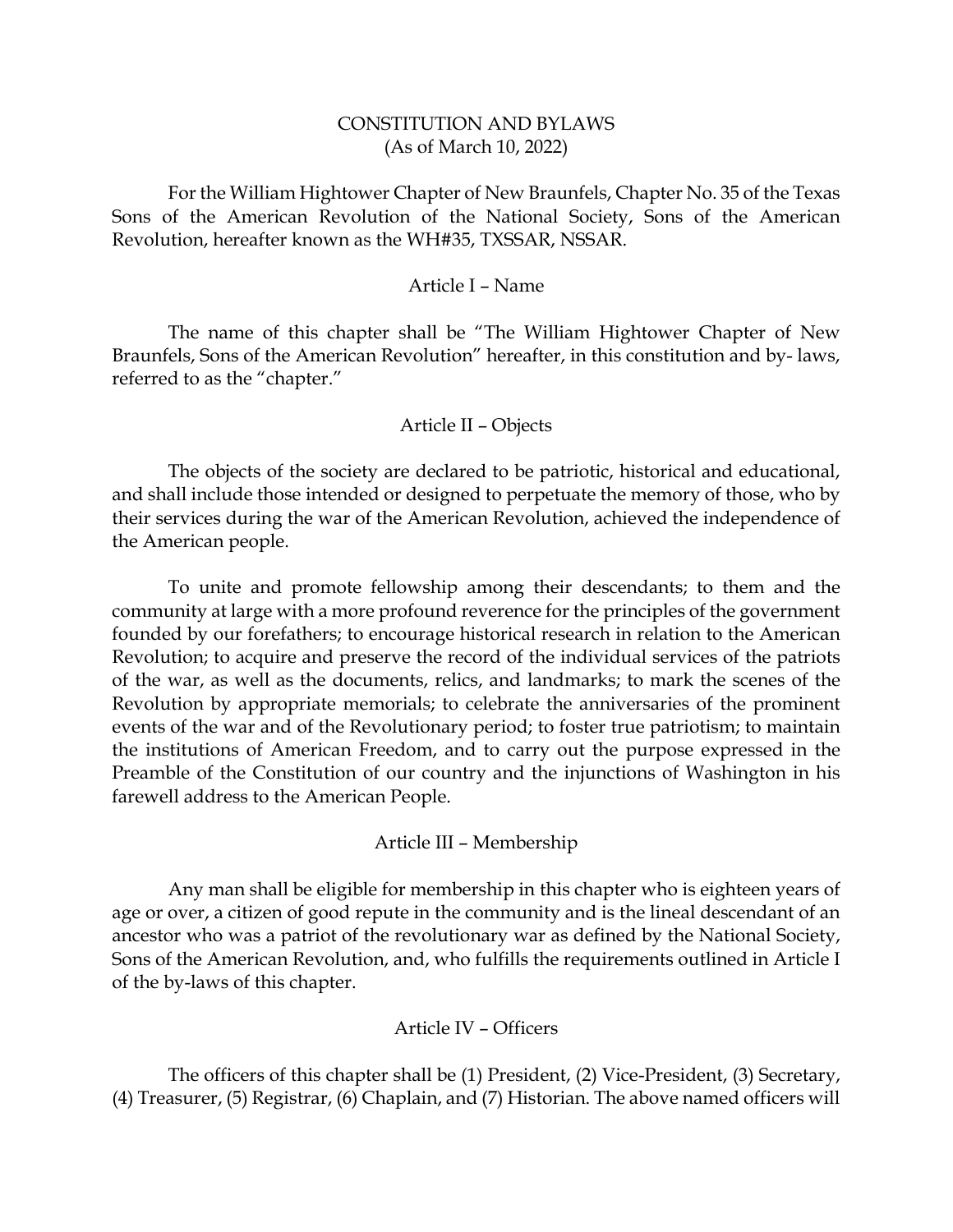comprise the executive board. They shall be elected annually by a majority of the membership in attendance at the meeting to elect officers. The President may, from time to time, invite committee chairman to attend executive board meetings. The President may also appoint additional officers to control the flow of the meeting, such as a Parliamentarian and a Sergeant-at-Arms.

The immediate past-president is an honorary member of the executive board.

# Article V – Meetings

Meetings will be held monthly, regularly, except in the months of June, July, and August. The Chapter President will call necessary special meetings.

The Chapter President shall be responsible for notifying all members of regular meetings by mail, e-mail, or telephone one week in advance. A quorum will consist of 15% of the chapter membership.

The official year for the chapter shall begin on April 1 and end on March 31.

# Article VI – Authority

This constitution may be effective immediately upon the majority vote of a quorum of the chapter in a regular meeting.

This constitution may be amended or changed in any manner by a two-thirds vote of a quorum of members in a regular meeting. Two weeks notice must be given to all members, and the proposed change must be fully described along with this notice.

This constitution is superseded in authority by the Texas Society Constitution, Sons of the American Revolution.

> Submitted by the Committee for writing a Constitution and By-laws

E.N. Delashmutt, Chairman Bill Hightower Myles Kuykendall September 17, 1985 (Changed) April 14, 1988 (Changed) April 10, 1990 (Changed) Dec 10, 2015 (Changed) March 12, 2020 (Changed) March 10, 2022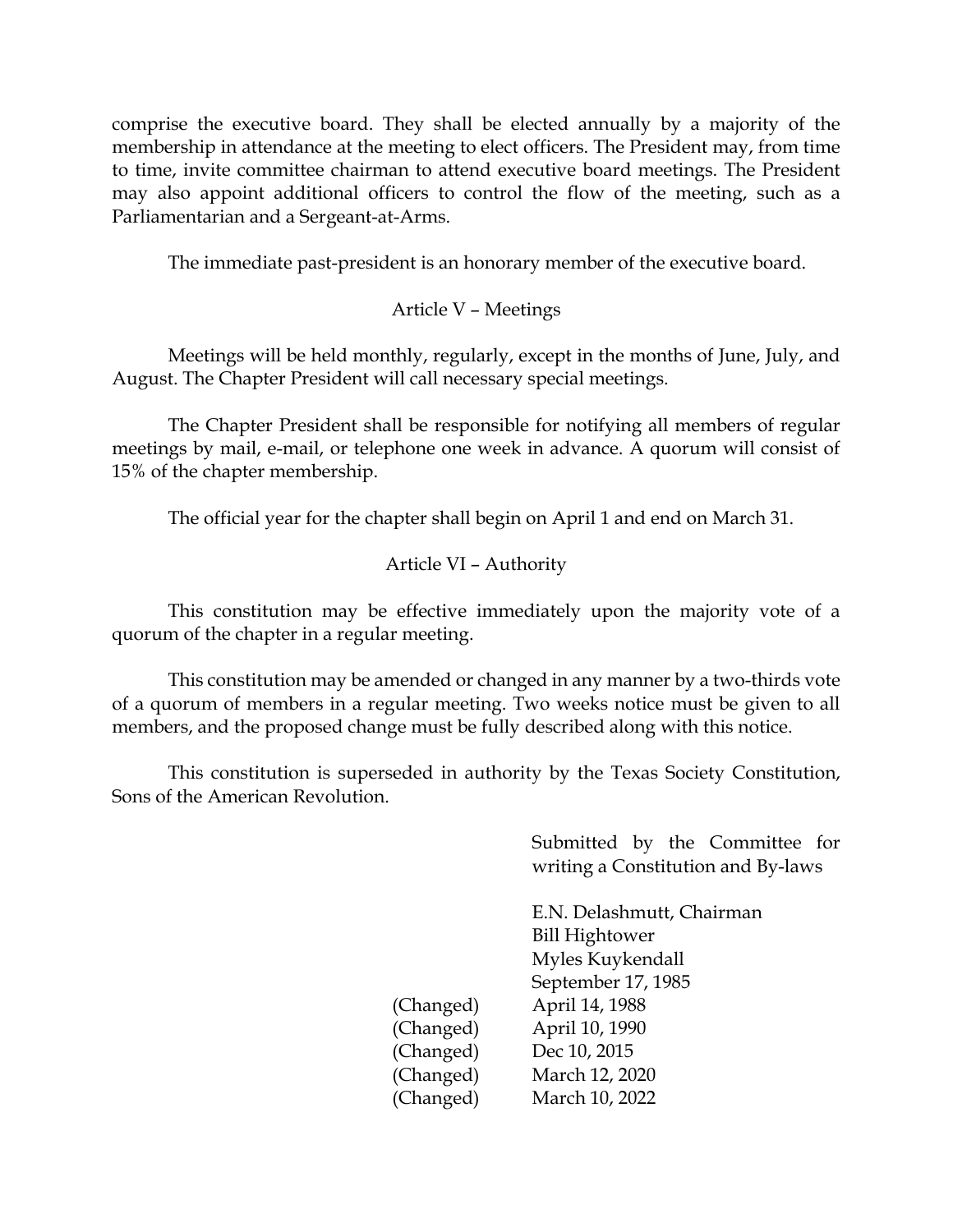#### By-laws

For the William Hightower Chapter of New Braunfels, Chapter No. 35 of the Texas Sons of the American Revolution of the National Society, Sons of the American Revolution, hereafter known as the WH#35, TXSSAR, NSSAR.

## Article I – Membership

The official designation of the members of this chapter shall be Compatriot. Application for admission must be made through this chapter, and sponsored by two members of this chapter, and subject to the approval of a majority of the members in a regular meeting with a quorum present.

### Article II – Duties of the President

The President will be the official executive officer this chapter, and will be responsible for calling and conducting meetings, appointing and being an ex-officio member of all committees, be responsible for the budget, represent the chapter in the community at appropriate meetings, preside at executive board meetings, publish and distribute a directory for his time in office, and maintain general supervision over the affairs and business of this chapter.

He shall insure that all members are notified of regular meetings, by mail, e- mail, or telephone one week in advance.

He shall appoint an internal review committee at the end of his year, and this committee shall report to the membership.

At the end of his year in office, he will be responsible for gathering the records of the officers in his administration, including his own and committee members and file them in the permanent chapter file, and turning this permanent file over to the incoming President.

The President shall be responsible for maintaining a chapter property list, and for obtaining the signature of his successor acknowledging responsibility for this property.

The President shall comply with Article III Section V of the TXSSAR bylaws.

Article III – Duties of the Vice-President

The vice-president will act as the alternate and substitute for the president on appropriate occasions, oversee all publicity, and the construction of a chapter scrapbook for the year, insuring it gets taken to the annual meeting of the Texas Society, SAR, and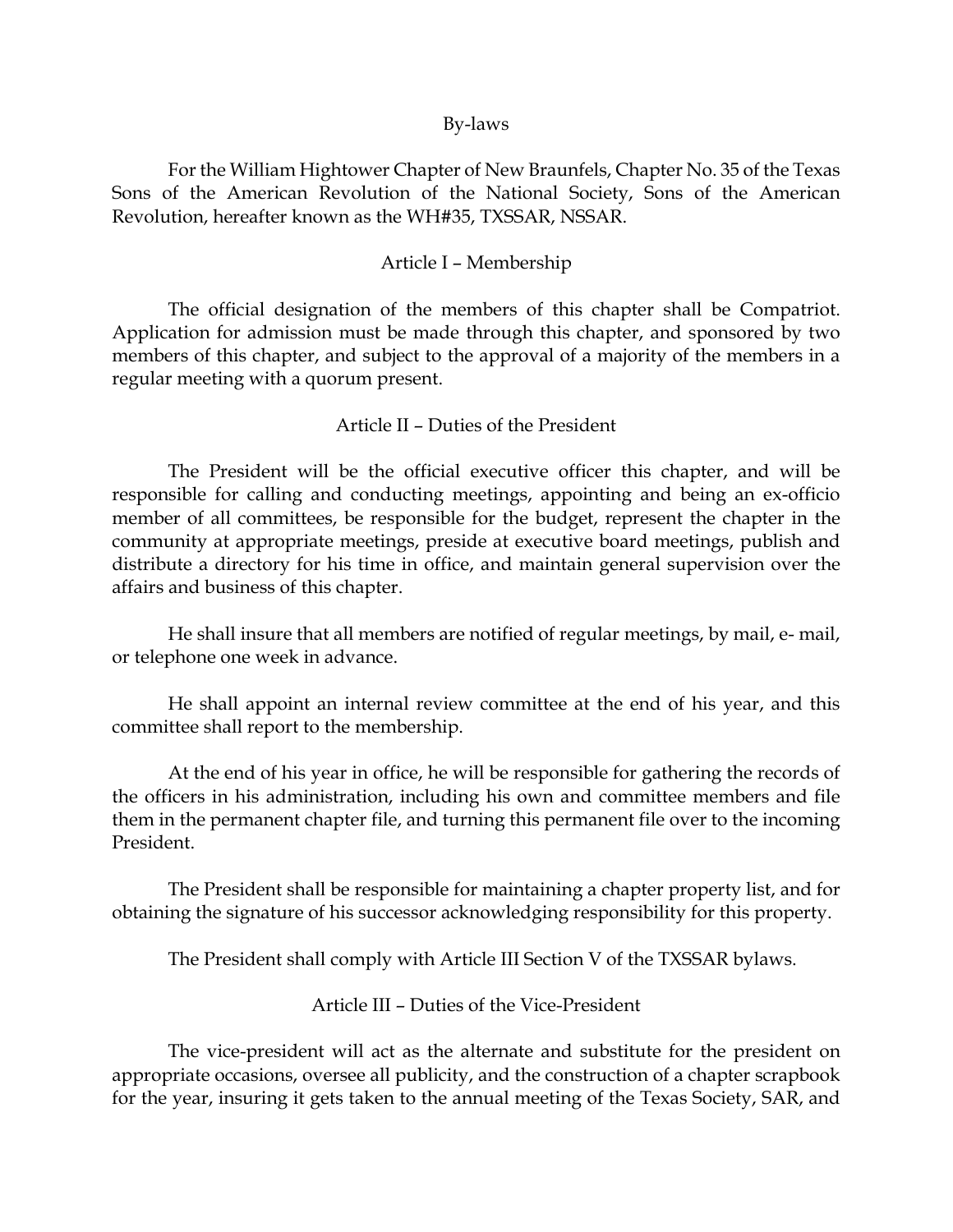for turning his files over to the president of his current term for filing in the permanent file.

# Article IV – Duties of the Secretary

The Secretary shall be responsible for recording the minutes from each meeting, reporting them in the following meeting, and preserving them in a neat and legible manner for permanent filing so his successor can quickly retrieve records of meetings.

He shall maintain in file copies of official records to include (a) Constitution and By-Laws of this chapter, (b) the minutes book, (c) Treasurer reports, (d) Annual Reports of the chapter, and the membership roster.

He shall maintain the official membership roster for the chapter, including a record of deaths, transfers, due payments, and delinquencies. He shall also maintain individual membership records.

The Secretary shall comply with Article III Sections 4 and 6 of the TXSSAR bylaws.

He shall be responsible for presenting each new member with a "New Members Packet," which includes a chapter directory, an SAR handbook, and any other material deemed helpful to new members. A copy of the chapter's constitution and by-laws will be included in this packet. It will be his duty to visit with each new member, answer any questions he may have, obtain any information necessary for the member's personnel file, appoint him to a minimum of two of the chapter's committees, and generally make him welcome as a member into the chapter.

Article V – Duties of the Treasurer

The Treasurer shall be responsible for collecting, safekeeping, accounting for and disbursing all chapter funds. He shall stand ready for an internal review of his records at any time. The scholarship fund dues have been included in the annual dues but a separate invoice must be submitted to those who have perpetual memberships.

He shall be responsible for the construction of an annual estimated budget for the approval of the executive board, and in turn, the approval of the membership, and for keeping members informed of the progress of this planned budget during the year.

The Treasurer shall prepare and submit all forms required by the IRS for the operation of this chapter.